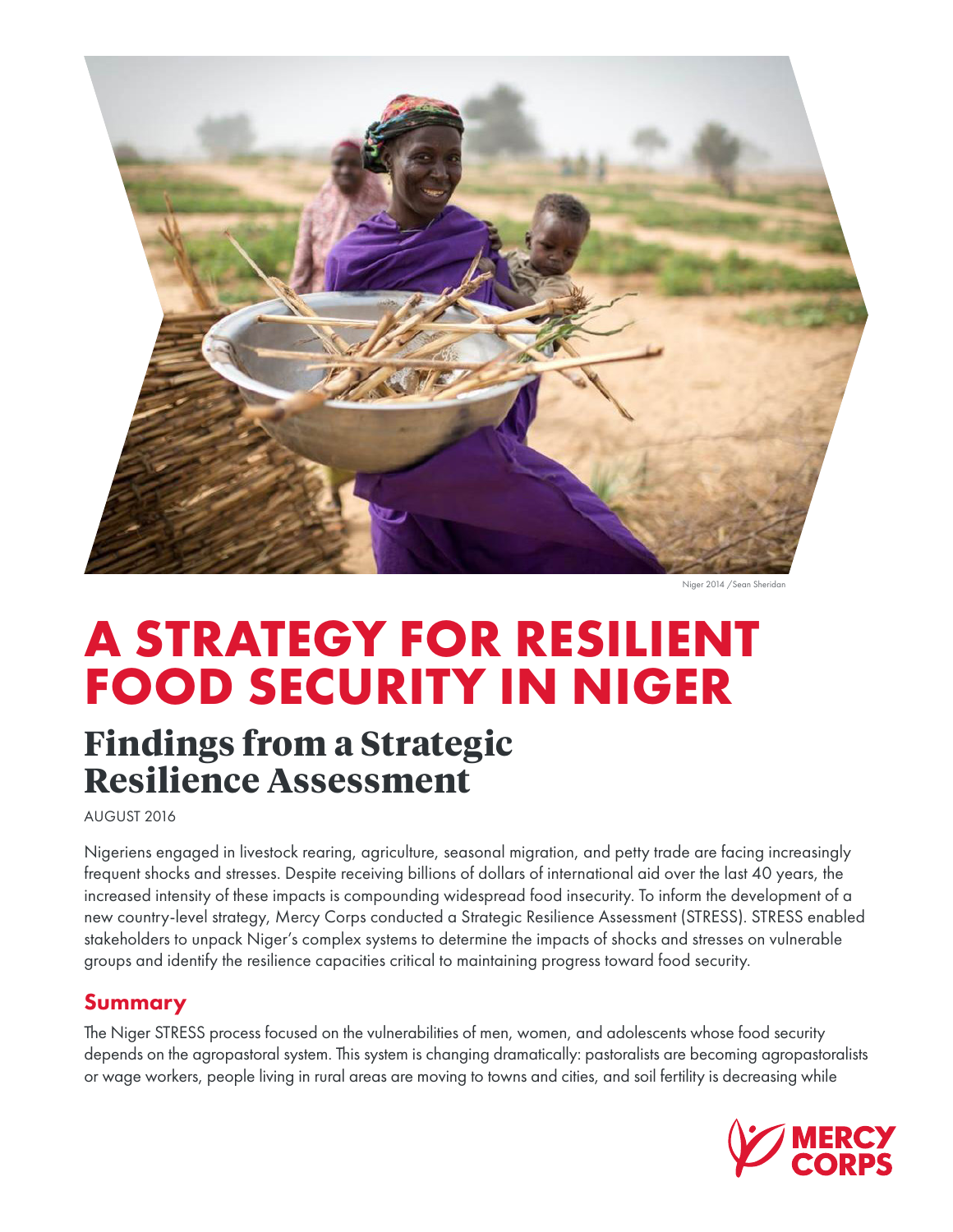human fertility remains the highest in the world. With a burgeoning youth population (7 in 10 Nigeriens are under the age of 25), demand for both cultivable land and social services outpaces supply. Adaptations in rain-fed agriculture are not keeping pace either, though there have been significant improvements in small- and large-scale irrigation, particularly for vegetables with a high market value. Still, the majority of people working within the agropastoralist

system must purchase more than half of their food from markets, as household production is becoming less viable. If harnessed well, Niger has a comparative advantage in livestock farming with vast potential markets in neighboring countries and possibilities for expanding value-added industries through processing agriculture and livestock products. Moreover, migrant workers continue to make a significant contribution to revenues throughout the country.

Shocks and stresses often drive each other, originating in one system and moving quickly through others, reinforcing a cycle of vulnerability and poverty that perpetuates food insecurity. For example, climate change is intensifying frequent droughts, variable rain, and higher temperatures. These pressures are increasing competition for grazing pastures and arable

## Major Shocks and Stresses in Niger

- *•Drought*
- *•Rainfall variability*
- *•Livestock disease outbreaks*
- *•Degraded agricultural and pasture land*
- *•Diminishing water sources*
- *•International conflict*
- *•Seasonal and annual food price increases*

land, and ground water resources many not satisfy long-term demand given current or projected trends. Domestic and international conflicts are also reducing people's capacity to earn a living, particularly in areas that combine agriculture and livestock farming and on the borders with Nigeria and Mali where ideological conflict has spilled into Niger. Sociocultural practices restrict women and girls' access to markets, means of production, and education, and high levels of early marriage and pregnancy perpetuate a vicious cycle of malnutrition. Consequently, the resources and strategies households depend on for stable access to and utilization and availability of food must function interdependently to be effective, crossing social, ecological, and economic systems.



#### A HISTORY OF REPEATED SHOCKS

Net official development assistance and official aid received in Niger since 1960 (Source: World Bank)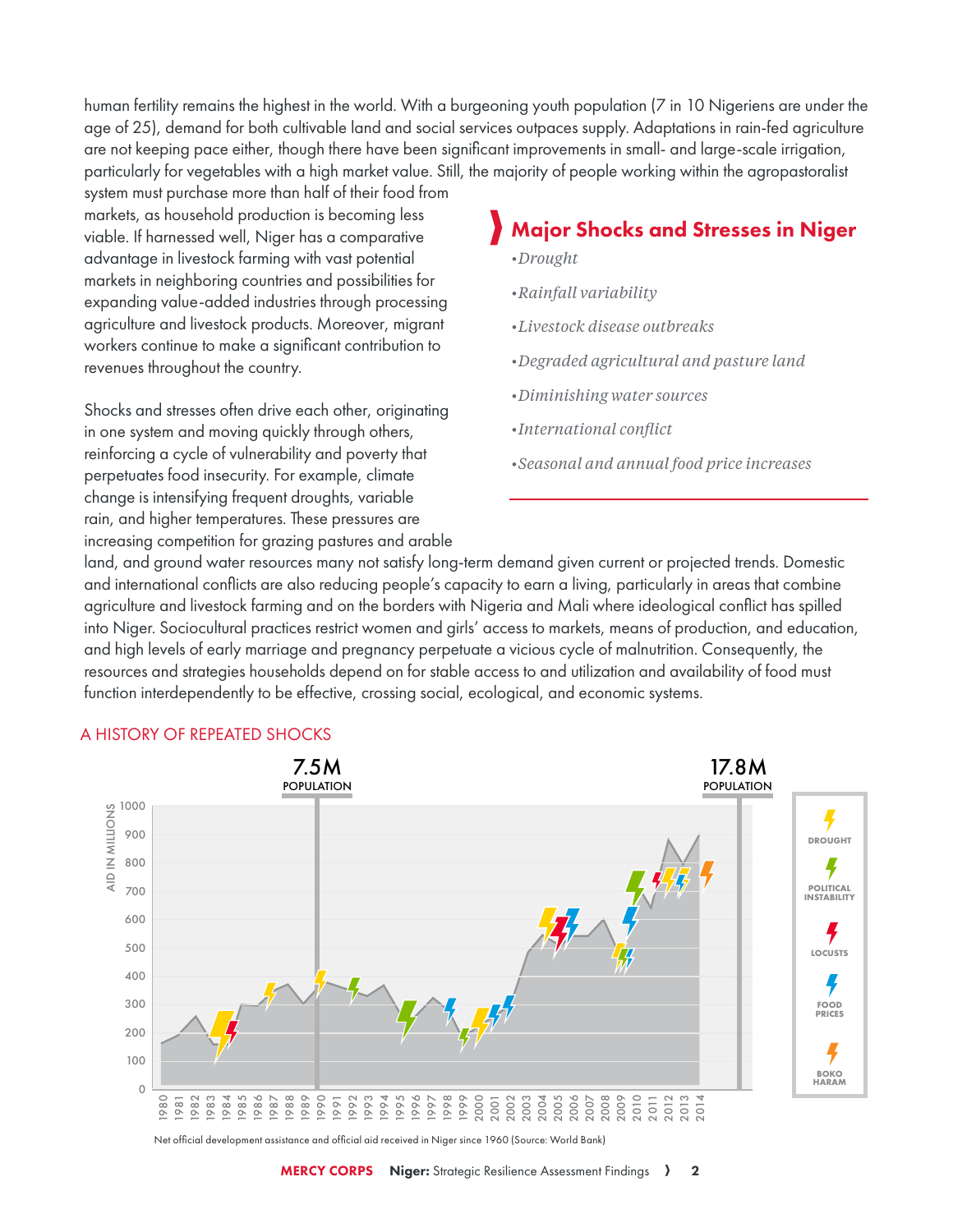#### Resilience Capacities

To surmount shocks and stresses within this complex context, Nigerien men, boys, girls, and women must have access to appropriate resources and apply risk-mitigating strategies that support their ability to maintain progress towards development goals. Through STRESS, Mercy Corps identified priority resilience capacities, broadly categorized into the buckets below, that Nigeriens can use in the face of key shocks and stresses to offset food security impacts. These are designed to compliment ongoing development strategies. Constraints within systems including formal and informal barriers, which obstruct or disincentivize the use of resilience capacities—must also be addressed. Partnerships will be essential to transforming institutions into supportive structures, ensuring even the most vulnerable agropastoralists are able to employ resilience capacities.

A Increased capacity of women and girls to influence and make decisions. Women and adolescent girls have less access to productive resources, mobility, and decision-making, exposing them disproportionately to shocks. We must go beyond improving income to ensure women are less vulnerable and gain influence and decision-making power. Increasing gender equality within the household can secure women's influence over critical decisions (e.g., when food stocks are used during the lean season, ability

to invest in their own livelihood activities as a resilient source of income), which support their ability to cope with or adapt to Niger's frequent shocks. Strengthening organizations from grassroots to national levels—that facilitate discussion on delicate cultural and developmental issues and improve and enforce policies on marriage and family are essential to reinforcing these cultural shifts.

A Improved stability and social cohesion. Systems that promote stability from local to the national levels are essential to ensuring Niger has the capacity to manage multiple shocks and stresses simultaneously. Inclusive representation in state institutions among all ethnic groups and regions of the country is critical to promoting stability and avoiding fallout from international conflicts spilling over the borders with Mali, Libya, Chad, and Nigeria. Food security efforts should preserve and build on well-established Nigerien traditions supporting strong social cohesion (including across ethnic groups) that provide families with an immediate safety net to deal with shocks, while promoting local stability. Government and religious authorities should strengthen male and female youth groups (e.g., fada, tontines) with conflict mitigation skills to prevent and manage local resource conflicts and support the integration of refugees and internally displaced people.



Niger 2014 /Sean Sheridan

### Increased Agency and Good Governance

*To build resilient food security, Nigerien men, women, girls, and boys must understand the multidimensional and interconnected nature of the risks they face and possess the right resources and strategies to anticipate and deal with them. However, Nigeriens must also address the social variables that influence their willingness to apply those strategies, as well as hold local leadership and government accountable to ensure these opportunities exist. Given Niger's long history of outside assistance and high exposure to shocks and stresses, the development community must support citizen demand for good governance practices and institutional transformation.*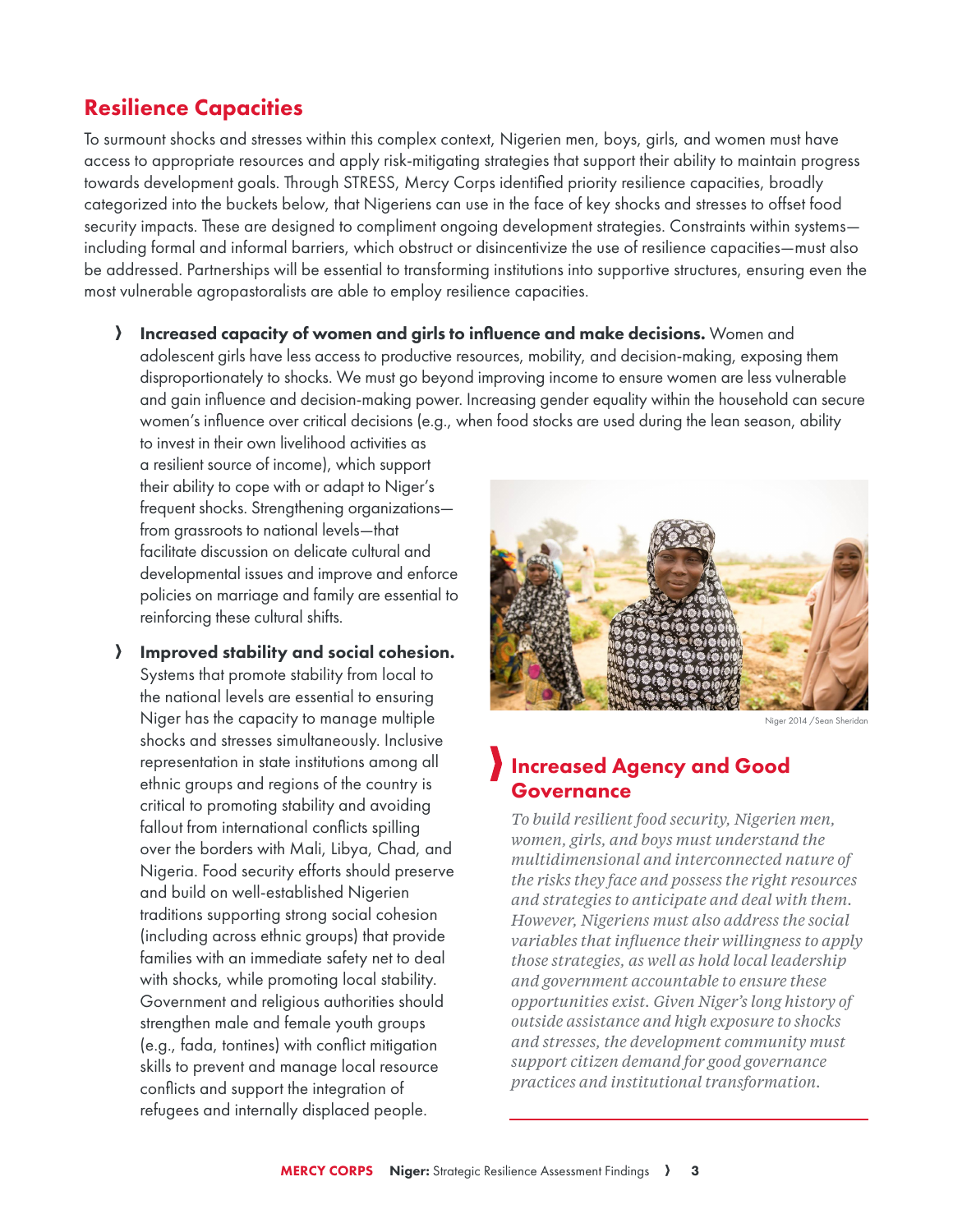- A Improved access and use of adapted financial services. Lower-risk, adapted credit schemes that enable both male and female agropastoralists to generate income during the off-season (e.g., cyclical inventory credit, warrantage) can help them: 1) smooth risks posed by fluctuating food prices; 2) invest in risk-reducing inputs (e.g., improved seeds, non-agricultural activities); and 3) offset production losses from drought or other climate stresses. For women, financial services that support access to timesaving technologies for production (e.g., irrigation, tools) are key to reducing their risk. Savings products and financial education that promote household seasonal planning and budgeting can support agropastoralists in making informed financial management decisions that reduce their vulnerability to shocks. Crop and livestock insurance products that integrate services (e.g., improved inputs, market and weather information) can also help agropastoralists cope with and adapt to increased production risks.
- A Improved productivity and access to regional markets for agropastoralists and pastoralists. Adapted livestock strategies (e.g., animal health, herd management) and supporting agroecological approaches (e.g., pastureland rehabilitation, water management), especially those targeting female

agropastoralists, are critical to improving productivity sustainably. This must be met with investments in market infrastructure (e.g., road network, accessible slaughterhouses, extension services) to expand access to profitable regional markets beyond Niger and facilitate livestock producers' ability to adapt away from traditional practices vulnerable to drought cycles, animal disease outbreaks, and degraded rangeland. Similarly, increasing agricultural production in the face of desertification and water scarcity must involve sustainable irrigation, cropping, and agroforestry practices, which maintain soil quality, make efficiently use of water resources, and promote biodiversity. To leverage profits amidst market uncertainty, use of value-adding techniques (e.g., processing, drying) and appropriate storage facilities should accompany investments in yields.

 $\sum$  Improved access to productive rural and urban employment. Given increased drought, rainfall irregularity, and water scarcity, improving food security solely through the agricultural and livestock farming sectors is unlikely. Strengthening alternate employment sources over the medium and long-term is a key resilience capacity at both household and country levels. Niger must improve its financial services and adopt new economic development strategies (e.g., infrastructure, vocational training, policy coordination, market development) that stimulate private sector growth and generate jobs for both skilled and unskilled workers in both



Niger 2016 Mercy Corps

#### Improved Migrant Paths

*Migration continues to be an important economic strategy to offset lower yields and the lengthening lean season. With more markets, employment opportunities, and trade in urban areas, food security is higher there than in rural areas, but the two remain highly interconnected. Increasingly men and young women look for domestic labor in urban centers. Improving access to information regarding risks and labor opportunities, creating recognized work certificates and affordable money transfer services, and enforcing protection services can strengthen the benefits of migration for household food security. Lastly, international migrants primarily young men crossing borders into Cote d'Ivoire, Algeria, Libya, and Nigeria—need safer short-and long-term migration paths.*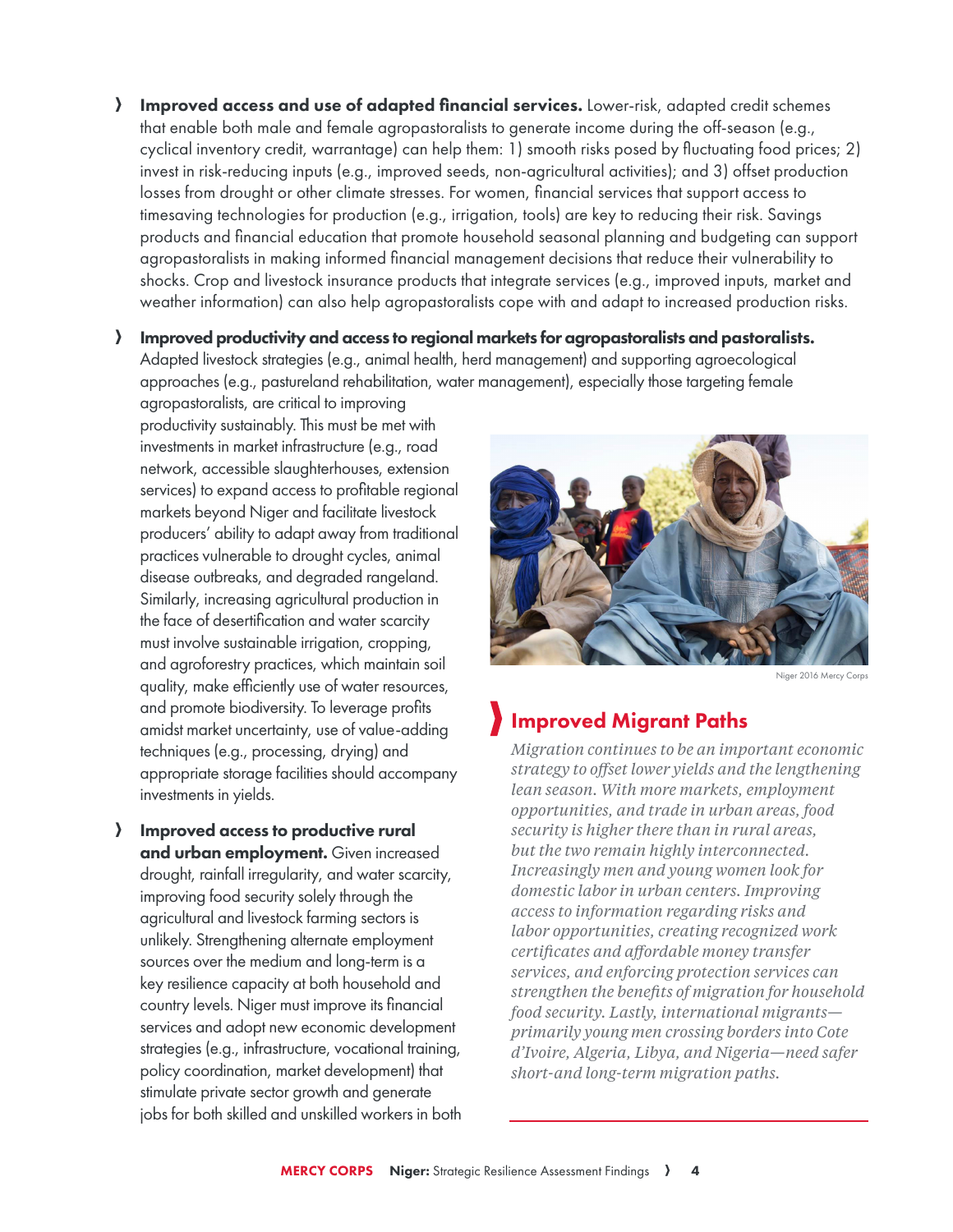rural and urban areas, with a strong focus on male and female youth. Public and civil sectors must help cultivate citizen engagement and keep watch over the labor market to ensure all workers' rights are protected.

- A Improved access to and use of integrated natural resource management systems. Increasing decentralized government structures and civil land tenure organizations' capacity to reduce degradation and improve resource management (e.g., integrated planning, conflict-sensitive zoning for agricultural and pastoral lands) will help agricultural and livestock sectors manage climate-related impacts and reduce local resource conflict. Maintaining traditional resource management institutions and value systems that reinforce social cohesion can facilitate transitions within the agropastoral system, but these institutions must better address systemic land tenure barriers that reduce women's ability to deal with shocks and stresses. Developing water resources responsibly with low and high-cost capture projects is essential. Key decision-makers must have access to technologies aimed at better understanding the long-term viability of pumping underground water.
- A Improved access to basic social services (e.g., education, health, social protection). Niger's history of frequent shocks often manifests as ongoing psychological stress within households. Stable, quality health and education services increase vulnerable groups' capacity to absorb and adapt to these shocks and stresses. Community solutions (e.g. education campaigns for girls and women, community health counseling, responsible management of community sanitation) will undoubtedly address some local public service needs, but they cannot replace basic social service infrastructure. Couples must have access to family planning information and affordable contraception, social attitudes around family size must change, and development organizations, local leaders, and authorities must participate in the cultural transition required to stabilize population growth.
- A Improved access to social protection and disaster risk reduction programs. Social safety net schemes that help women, men, and youth recover from multiple shocks and stresses are critical to preserving key household assets and minimizing backsliding into vulnerability. Market-oriented, State-led emergency response policies need to support effective local practices (e.g., community grain banks that mitigate shocks to production) and market-oriented solutions for managing fodder deficits and animal feed price spikes. These State-led emergency responses (e.g., commercial destocking, cash transfers) during larger scale droughts or other crises must also be more quickly mobilized and accurately targeted.

#### A Strategy for Resilient Development

Building resilience to shocks and stresses—by ensuring access to and use of layered absorptive, adaptive, and transformative resilience capacities—will take time. Mercy Corps' strategy for tackling the root causes of poverty and food insecurity in Niger through resilient development is accordingly long-term. Ultimately, improving food security requires social change around individuals' practices and access to information. Given decades of outside assistance, operational approaches need to facilitate and empower locally led social change and increased agency. Improving citizen organizations from village to national levels is critical. Our STRESS findings are informing these discussions—from improving food security strategies to advocating for policy shifts—among government, civil society, private sector, donors, and other NGO partners.

We are now conducting additional research into key trends revealed during STRESS (e.g., groundwater resource management), which promise to deepen our understanding of vulnerability and enable us to hone resilience capacities for specific regions within Niger. As Niger navigates future risks and opportunities, we will revisit the STRESS to ensure building resilience for women, girls, men, and boys remains at the forefront of Mercy Corps' relief and development strategy.